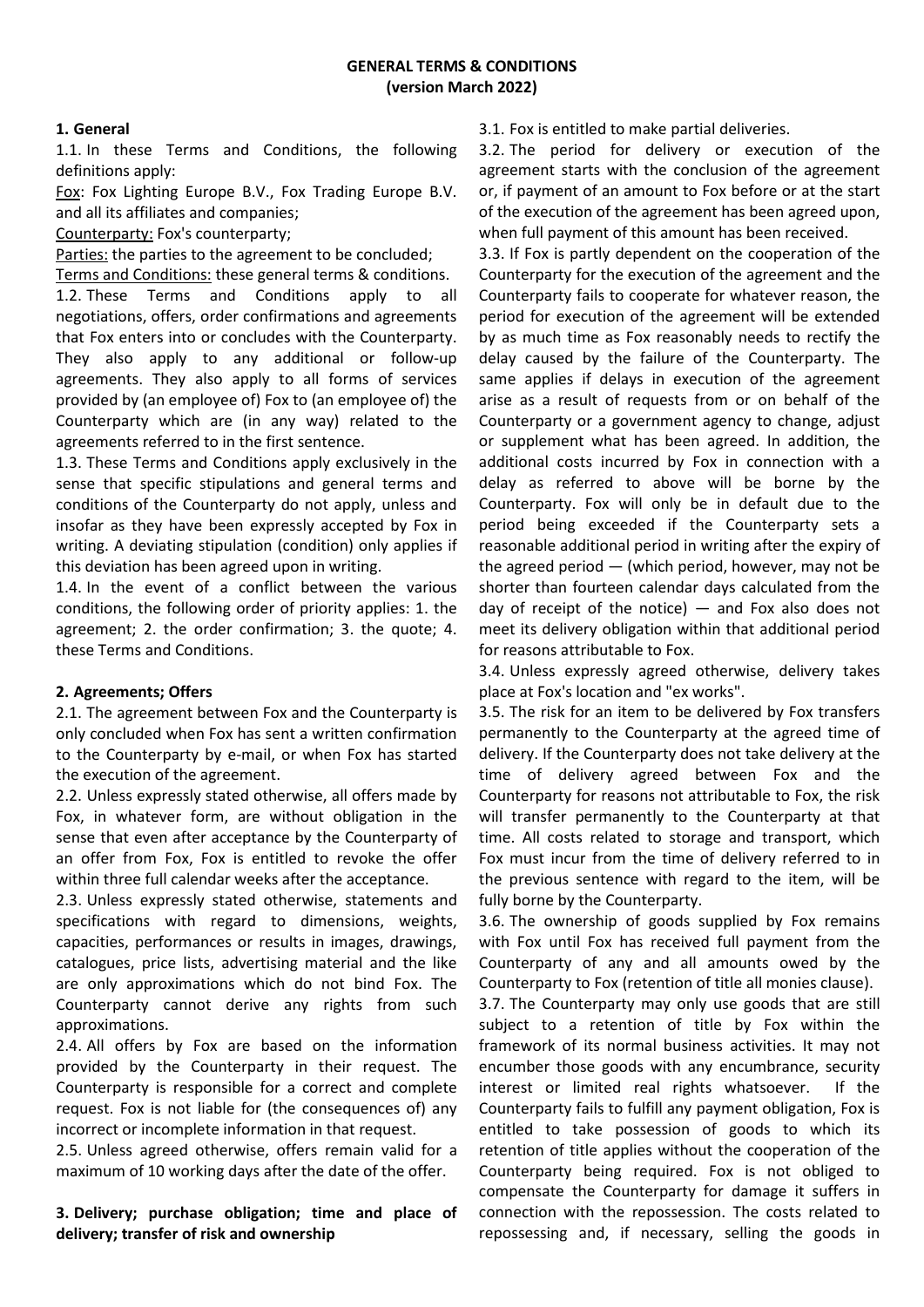question will be fully borne by the Counterparty. The amount still owed to Fox by the Counterparty will be reduced by the market value the repossessed goods represent to Fox. Fox is never required to adhere to a value that is higher than the price agreed upon with the Counterparty for those goods.

## **4. Price; price adjustment**

4.1. All amounts stated in Fox's offers, agreements, order confirmations, brochures, etc. are in euros, excluding turnover tax and government levies, and in case Fox arranges for the transport of goods, also excluding the costs associated with packaging, transport and insurance. Fox may separately charge the Counterparty in full for the costs referred to in the previous sentence.

4.2. Amounts stated in Fox's offers, quotes, order confirmations, brochures, etc. are based on the most recently known cost components. Fox is entitled to charge changes in taxes, levies, wages, social security charges, exchange rates, material, raw material and energy prices or other circumstances that entail an increase in the costs for Fox, to the Counterparty.

4.3. All prices are subject to typing errors. Fox is never liable for the consequences of typing errors.

### **5. Payment and performance by the Counterparty**

5.1. Insofar as not expressly agreed otherwise, the agreed price must be paid in full, without any discount and settlement, within 14 days of the invoice date stated on the relevant invoice by transfer to the bank account specified by Fox. Fox is also entitled to send invoices for partial deliveries.

5.2. Unless Fox has agreed in advance in writing to a postponement of payment, the Counterparty is not entitled to suspend payment of the price for any reason, including but not limited to the Counterparty being of the opinion that what has been delivered or performed by Fox is faulty.

5.3. If the Counterparty does not fulfill its obligations or does not do so on time, Fox is entitled to, without prejudice to its other rights under the law or the agreement and without any notice of default being required:

a. suspension of the execution of the agreement in respect of which the Counterparty is in default, as well as any other agreements with the Counterparty

b. compensation for all direct and indirect damage suffered by Fox as a result of non-performance by the Counterparty. Insofar as the non-performance consists of a failure to pay or a late payment, said compensation will in any case consist of the (cumulative) statutory commercial interest (as referred to in Section 6:119a of the Dutch Civil Code and Section 6:120(2) of the Dutch Civil Code). The interest is due from the moment the Counterparty is in default of payment until the Counterparty has fully paid what it owes to Fox;

c. reimbursement of all judicial and extrajudicial costs, the latter costs being deemed to consist of at least 15% of what the Counterparty has not paid on time.

5.4. If Fox has reason to doubt whether the Counterparty will fulfill its obligations - with the following circumstances on the part of the Counterparty in any case constituting sufficient reason for doubt: repeated failure to pay, attachment, suspension of payments, bankruptcy, offering a creditors' agreement, a request for debt restructuring regarding the Counterparty, the Counterparty shutting down, the Counterparty selling a substantial part of its assets, a change of control regarding the Counterparty, or a complete or partial cessation of the Counterparty's business – everything owed to Fox by the Counterparty will be immediately due and payable and Fox will be entitled to suspend the fulfillment of its obligations until the Counterparty has fully fulfilled its obligations, including full payment, or if to Fox's satisfaction - sufficient security for the payment has been provided. If full payment is not made or sufficient security is not provided within 14 calendar days after the request to that effect, Fox is entitled to rescind the agreement in question without any obligation to pay compensation to the Counterparty and without prejudice to Fox's right to compensation for damage it has or will suffer.

### **6. Assembly, installation and/or commissioning**

6.1. If Fox delivers goods, Fox will provide for the assembly, installation and/or commissioning if and insofar as this has been expressly agreed.

6.2. If and insofar as Fox provides for the assembly, installation and commissioning, the following applies:

a. The Counterparty will fully cooperate to enable Fox to carry out the assembly, installation and/or commissioning in a timely and proper manner. In any event, the Counterparty will ensure, in a timely manner: good and safe access to the workplace, if necessary also outside of regular working hours of the Counterparty; the presence of permits, insofar as required for the performance of the work; an place to unload as well as sufficient storage space, covered and lockable if necessary; the required energy, water, fuels and lubricants and, unless otherwise agreed, the necessary ladders, scaffolding and other auxiliary materials to be designated by Fox;

b. The Counterparty will ensure that all work required for the assembly, installation and/or commissioning by Fox, of which it has not been agreed that this work will be performed by Fox, is performed in a timely and proper manner. The Counterparty will consult with Fox on a regular basis and provide it with all information necessary for proper coordination of the mutual work;

c. The Counterparty will fully cooperate to achieve and maintain safety in the workplace, also taking into account the applicable legal and company regulations.

# **7. Quality; repair of defects**

7.1. Fox delivers goods and performs work compliant with the quality requirements that have been expressly agreed and with the legal regulations in force in the relevant country at the time of Fox's last offer. If Fox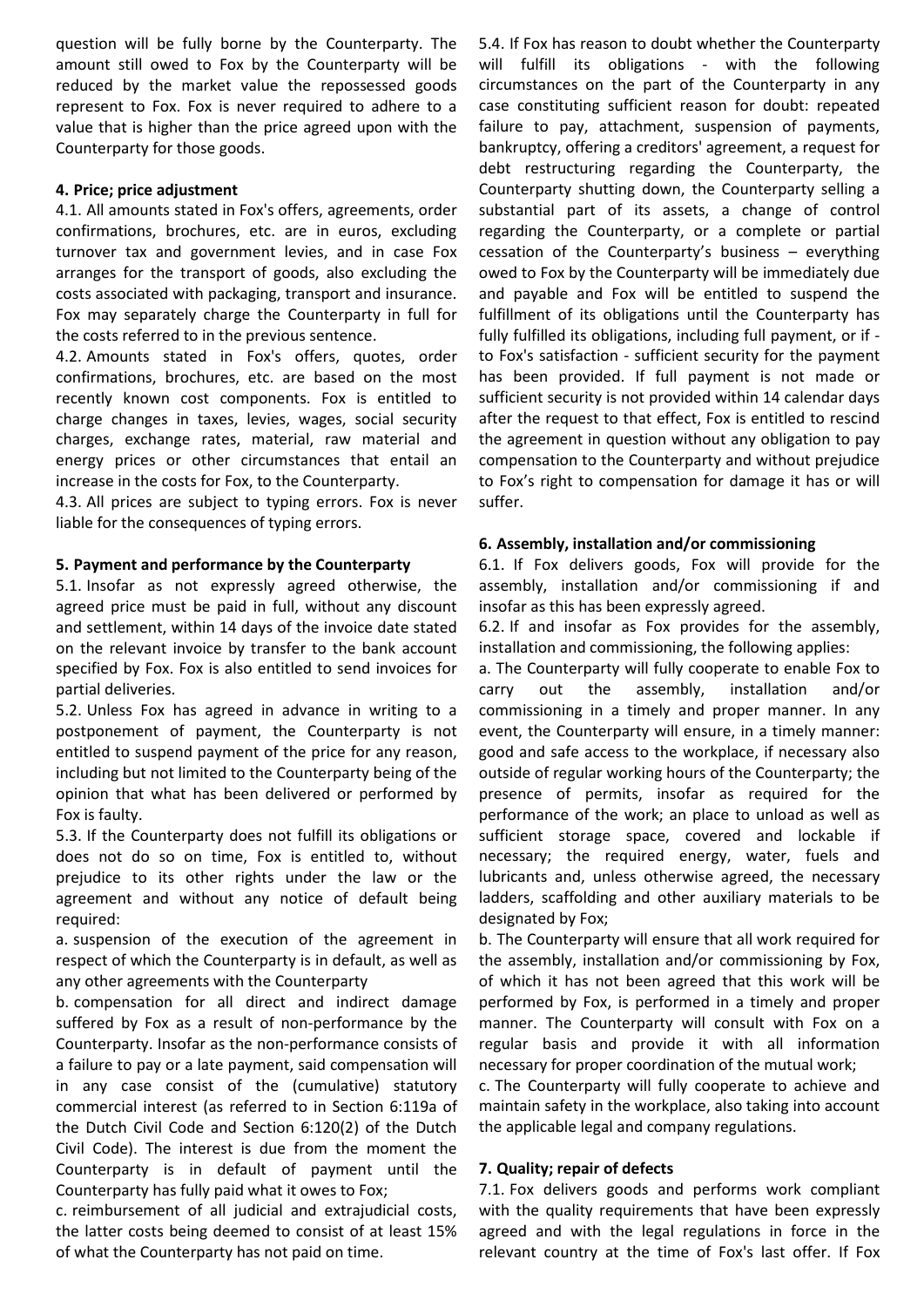becomes aware of new relevant legal regulations after its last offer but before delivery, Fox will notify the Counterparty. Any adjustment of the performance by Fox will take place in mutual consultation. The delivery period will be adjusted as necessary and the additional costs for Fox arising from the adjustment will be borne by the Counterparty. Insofar as quality requirements have not been expressly agreed with regard to the goods to be delivered or work to be performed, the quality of the goods to be delivered and work to be performed shall not fall below good average quality.

7.2. Insofar as a permit for the possession and/or use of goods is required, the Counterparty is responsible for obtaining it.

7.3. After delivery of the goods or after Fox has notified the Counterparty that it has completed the agreed work, the Counterparty must inspect the goods and/or work for completeness and adequacy as soon as possible, but in any event within 3 working days after the delivery or notification by Fox. No claim can be made by the Counterparty against Fox in case of shortages and/or defects, i.e. each failing to comply with what has been agreed, which the Counterparty could have discovered during a careful inspection during the period referred to in the previous sentence or that it has discovered but has not subsequently reported to Fox in writing within 14 calendar days after the delivery or the notification from Fox. This also applies in the case of partial deliveries.

7.4. Shortages or defects, which become apparent during the inspection referred to in 7.3 and have been reported in writing to Fox in a timely manner, as well as defects that could not have been discovered during the inspection referred to in 7.3 that come to light within 2 years after the delivery of the relevant goods or the performance of the relevant work or after a possible recall from Fox and have been reported to Fox in writing within 10 calendar days of discovery, will be rectified by Fox as much as possible by supplementing or  $-$  at Fox's option – repair or replacement. Insofar as not otherwise provided in 7.5 hereinafter, such rectification shall be at Fox's expense.

7.5. With regard to the rectification of shortages and defects, the following provisions also apply:

a. Fox will make every effort to carry out the rectification as soon as possible under the given circumstances. The Counterparty will fully cooperate;

b. Rectification will take place in a place to be designated by Fox for this purpose as much as possible. The transport of the goods to and from that place will be at the expense and risk of the Counterparty;

c. Goods or parts that are replaced automatically become the property of Fox. If cooperation from the Counterparty is required for this transfer of ownership, the Counterparty will cooperate at Fox's first request

d. If shortages and/or defects occur with regard to goods that Fox has obtained from third parties or with regard to work that Fox has had performed by third parties, then without prejudice to the provisions of 7.3 - the rectification thereof will only take place free of charge, insofar as the third party bears the costs of this rectification;

e. The Counterparty is not entitled to rectification by Fox of shortages and defects that are likely to be the result of: normal wear and tear; of improper or careless use; of use not in accordance with the intended purpose; of maintenance not performed or incorrectly performed; of installation, assembly, modification or repair by the Counterparty or a third party; or from not (correctly) following certain directions or instructions from Fox

f. The Counterparty's right to have Fox rectify shortages and/or defects will lapse if the Counterparty, without Fox's prior consent, carries out the rectification itself or has it carried out by a third party;

g. The occurrence of shortages and/or defects does not constitute a ground for suspension of the Counterparty's payment obligation towards Fox. If the Counterparty does not fulfill its payment obligation even after a written demand to that effect, this will entail forfeiture of its right to rectify shortages and defects.

7.6. If the Counterparty makes a complaint regarding a shortage or defect that cannot be rectified or can only be rectified at a cost that is disproportionately high for Fox, Fox is not obliged to rectify the shortage or defect. In such case, the price for the delivered goods will be reduced, which reduction will be determined as much as possible on the basis of consultation between Fox and the Counterparty and with due observance of the unit prices used when the agreement in question was concluded, or the agreement in question may be rescinded in writing, with the Counterparty only being entitled to rescind the agreement in question if the unrectifiable shortcoming or defect is so objectionable to the Counterparty that, even despite a price reduction, the Counterparty cannot reasonably be expected to adhere to the agreement in question.

7.7. The occurrence of shortages or defects in respect of which Fox has a duty to rectify, can only - apart from the case referred to in 7.6 - constitute a ground for recission of the agreement in question by the Counterparty if Fox also fails to comply with a written demand to rectify the shortage or defect within a period which, taking into account all circumstances, is reasonable.

7.8. Repair of defects is excluded for goods and/or parts to which a manufacturer's warranty applies.

7.9. Only purchased goods that are in the original, unopened packaging can be returned within 14 days of purchase.

7.10. Any claim by the Counterparty with regard to performance, nullification or recission of the agreement will lapse if the Counterparty has not initiated legal action against Fox within 6 months after reporting a shortage or defect in a timely manner in accordance with the provisions of 7.3 and 7.4.

### **8. Intellectual Property Rights**

8.1. If Fox makes use of materials, drawings, models, instructions, etc. from or on behalf of the Counterparty in the performance of an agreement with the Counterparty